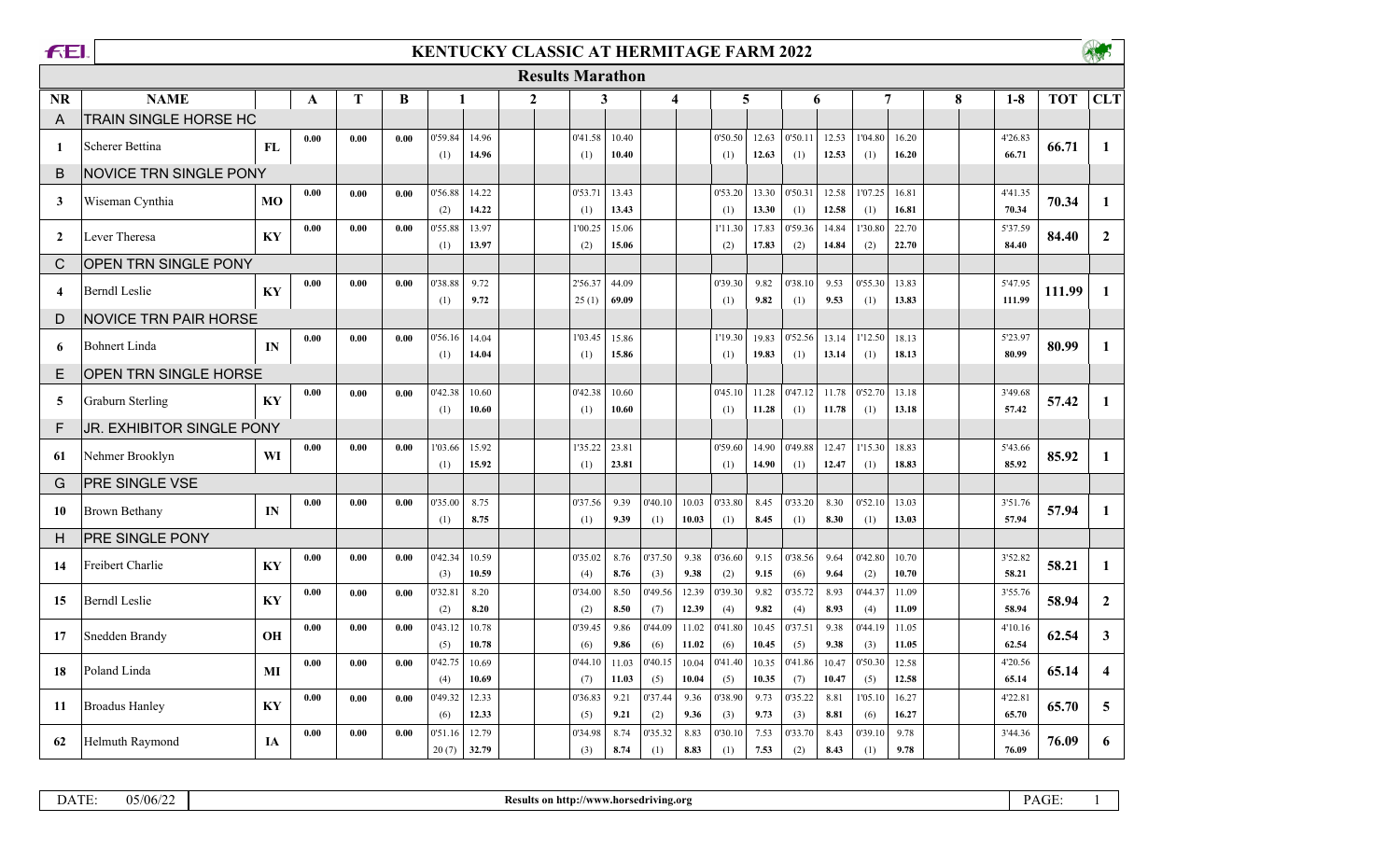$\Gamma$ 

## **KENTUCKY CLASSIC AT HERMITAGE FARM 2022**



|           | <b>Results Marathon</b> |           |      |      |      |                |                |                |                |                |                |                |                |                |                |                |                |                |                |   |                  |            |                         |
|-----------|-------------------------|-----------|------|------|------|----------------|----------------|----------------|----------------|----------------|----------------|----------------|----------------|----------------|----------------|----------------|----------------|----------------|----------------|---|------------------|------------|-------------------------|
| <b>NR</b> | <b>NAME</b>             |           | A    | T    | B    |                |                | $\mathbf{2}$   |                |                | 3              |                | 4              |                | 5              |                | 6              |                | $\overline{7}$ | 8 | $1-8$            | <b>TOT</b> | <b>CLT</b>              |
| 12        | Jestel Kate             | IA        | 0.00 | 0.00 | 0.00 | 0'32.44        | 8.11           |                |                | 0'29.06        | 7.27           | 0'38.10        | 9.53           | 0'44.60        | 11.15          | 0'33.20        | 8.30           | 0'47.00        | 11.75          |   | 3'44.40          | 56.10      | EL                      |
|           | PRE PAIR PONY           |           |      |      |      | (1)            | 8.11           |                |                | (1)            | 7.27           | (4)            | 9.53           | (7)            | 11.15          | (1)            | 8.30           | EL             | 11.75          |   | 56.10            |            |                         |
| 19        | Fullgraf Megan          | NC        | 0.00 | 0.00 | 0.00 | 0'39.78<br>(1) | 9.95<br>9.95   |                |                | 0'34.03<br>(1) | 8.51<br>8.51   | 0'46.56<br>(1) | 11.64<br>11.64 | 0'40.50<br>(1) | 10.13<br>10.13 | 0'40.41<br>(1) | 10.10<br>10.10 | 0'50.90<br>(1) | 12.73<br>12.73 |   | 4'12.18<br>63.04 | 63.04      | $\mathbf{1}$            |
| J         | <b>PRE SINGLE HORSE</b> |           |      |      |      |                |                |                |                |                |                |                |                |                |                |                |                |                |                |   |                  |            |                         |
| 24        | <b>Hinder Denise</b>    | TX        | 0.00 | 0.00 | 0.00 | 0'36.63<br>(1) | 9.16<br>9.16   |                |                | 0'31.99<br>(1) | 8.00<br>8.00   | 0'40.47<br>(2) | 10.12<br>10.12 | 0'39.90<br>(2) | 9.98<br>9.98   | 0'38.32<br>(1) | 9.58<br>9.58   | 0'51.90<br>(2) | 12.98<br>12.98 |   | 3'59.21<br>59.80 | 59.80      | $\mathbf{1}$            |
| 22        | Merry Martha            | <b>OH</b> | 0.00 | 0.00 | 0.00 | 0'36.91        | 9.23<br>9.23   |                |                | 0'32.16        | 8.04<br>8.04   | 0'43.28        | 10.82<br>10.82 | 0'40.70        | 10.18<br>10.18 | 0'38.91        | 9.73<br>9.73   | 0'49.10<br>(1) | 12.28<br>12.28 |   | 4'01.06<br>60.26 | 60.26      | $\overline{2}$          |
| 25        | Harber Jennifer         | KY        | 0.00 | 0.00 | 0.00 | (2)<br>0'38.16 | 9.54           |                |                | (2)<br>0'37.78 | 9.45           | (3)<br>0'39.97 | 9.99           | (3)<br>0'39.80 | 9.95           | (3)<br>0'38.46 | 9.62           | 0'52.90        | 13.23          |   | 4'07.07          | 61.77      | $\mathbf{3}$            |
|           |                         |           |      |      |      | (3)            | 9.54           |                |                | (3)            | 9.45           | (1)            | 9.99           | (1)            | 9.95           | (2)            | 9.62           | (3)            | 13.23          |   | 61.77            |            |                         |
| 20        | Dunn David              | WI        | 0.00 | 0.00 | 0.00 | 0'47.13<br>(4) | 11.78<br>11.78 |                |                | 0'51.52<br>(4) | 12.88<br>12.88 | 0'53.00<br>(4) | 13.25<br>13.25 | 1'09.20<br>(5) | 17.30<br>17.30 | 0'50.34<br>(4) | 12.59<br>12.59 | 1'22.80<br>(5) | 20.70<br>20.70 |   | 5'53.99<br>88.50 | 88.50      | $\overline{\mathbf{4}}$ |
| 21        | Kwitkowski Shellie      | <b>OH</b> | 0.00 | 0.00 | 0.00 | 0'56.60<br>(5) | 14.15<br>14.15 |                |                | 0'56.44<br>(5) | 14.11<br>14.11 | 1'01.37<br>(5) | 15.34<br>15.34 | 1'02.80<br>(4) | 15.70<br>15.70 | 0'54.43<br>(5) | 13.61<br>13.61 | 1'10.50<br>(4) | 17.63<br>17.63 |   | 6'02.14<br>90.54 | 90.54      | 5                       |
| Κ         | <b>INT SINGLE PONY</b>  |           |      |      |      |                |                |                |                |                |                |                |                |                |                |                |                |                |                |   |                  |            |                         |
| 31        | Anderson Jordyn         | WI        | 0.00 | 0.00 | 0.00 | 0'55.06<br>(2) | 13.77<br>13.77 | 1'09.80<br>(2) | 17.45<br>17.45 | 0'42.52<br>(1) | 10.63<br>10.63 | 0'51.37<br>(1) | 12.84<br>12.84 | 0'49.20<br>(1) | 12.30<br>12.30 | 0'36.60<br>(1) | 9.15<br>9.15   | 0'47.70<br>(1) | 11.93<br>11.93 |   | 5'52.25<br>88.06 | 88.06      | 1                       |
| 30        | Green Sandra            | IN        | 0.00 | 0.00 | 0.00 | 0'54.25<br>(1) | 13.56<br>13.56 | 1'07.30<br>(1) | 16.83<br>16.83 | 0'48.86<br>(2) | 12.22<br>12.22 | 0'52.13<br>(2) | 13.03<br>13.03 | 0'53.40<br>(2) | 13.35<br>13.35 | 0'43.24<br>(2) | 10.81<br>10.81 | 0'57.60<br>(2) | 14.40<br>14.40 |   | 6'16.78<br>94.19 | 94.19      | $\boldsymbol{2}$        |
|           | <b>INT PAIR PONY</b>    |           |      |      |      |                |                |                |                |                |                |                |                |                |                |                |                |                |                |   |                  |            |                         |
| 32        | Odden Phillip           | WI        | 0.00 | 0.00 | 0.00 | 0'56.38        | 14.10          | 1'19.90        | 19.98          | 0'43.77        | 10.94          | 0'51.84        | 12.96          | 0'57.60        | 14.40          | 0'52.42        | 13.11          | 1'06.60        | 16.65          |   | 6'48.51          | 102.13     | $\mathbf{1}$            |
| M         | <b>INT SINGLE HORSE</b> |           |      |      |      | (1)            | 14.10          | (1)            | 19.98          | (1)            | 10.94          | (1)            | 12.96          | (1)            | 14.40          | (1)            | 13.11          | (1)            | 16.65          |   | 102.13           |            |                         |
|           |                         |           | 0.00 | 0.00 | 0.00 | 0'45.19        | 11.30          | 1'02.90        | 15.73          | 0'43.26        | 10.82          | 0'50.18        | 12.55          | 0'56.70        | 14.18          | 0'39.48        | 9.87           | 0'46.20        | 11.55          |   | 5'43.91          |            |                         |
| 35        | Scherer Bettina         | FL        |      |      |      | (1)            | 11.30          | (1)            | 15.73          | (1)            | 10.82          | 2(3)           | 14.55          | (3)            | 14.18          | (2)            | 9.87           | (1)            | 11.55          |   | 87.98            | 87.98      | $\mathbf{1}$            |
| 33        | Johnson Michele         | <b>NY</b> | 0.00 | 0.00 | 0.00 | 0'50.07<br>(2) | 12.52<br>12.52 | 1'03.30<br>(2) | 15.83<br>15.83 | 0'55.82<br>(3) | 13.96<br>13.96 | 0'46.91<br>(1) | 11.73<br>11.73 | 0'50.20<br>(1) | 12.55<br>12.55 | 0'38.96<br>(1) | 9.74<br>9.74   | 0'50.06<br>(2) | 12.52<br>12.52 |   | 5'55.32<br>88.83 | 88.83      | $\overline{2}$          |
| 34        | Vance Bob               | <b>OH</b> | 0.00 | 0.00 | 0.00 | 0'56.84<br>(4) | 14.21<br>14.21 | 1'16.10<br>(3) | 19.02<br>19.02 | 0'47.16<br>(2) | 11.79<br>11.79 | 0'49.72<br>(2) | 12.43<br>12.43 | 0'54.10<br>(2) | 13.53<br>13.53 | 0'49.12<br>(3) | 12.28<br>12.28 | 0'59.10<br>(3) | 14.78<br>14.78 |   | 6'32.14<br>98.04 | 98.04      | $\mathbf{3}$            |
| 36        | Wheeler Norma           | MI        | 0.00 | 0.00 | 6.50 | 0'56.38        | 14.10          | 1'18.70        | 19.68          | 1'01.75        | 15.44          | 1'01.84        | 15.46          | 1'04.40        | 16.10          | 0'53.32        | 13.33          | 1'10.80        | 17.70          |   | 7'27.19          | 118.30     | $\overline{\mathbf{4}}$ |
| N         | <b>INT PARA</b>         |           |      |      |      | (3)            | 14.10          | (4)            | 19.68          | (4)            | 15.44          | (4)            | 15.46          | (4)            | 16.10          | (4)            | 13.33          | (4)            | 17.70          |   | 111.80           |            |                         |
|           |                         |           | 0.00 | 0.00 | 0.00 | 1'07.44        | 16.86          | 1'42.40        | 25.60          | 0'57.95        | 14.49          | 1'03.00        | 15.75          | 1'02.50        | 15.63          | 0'51.37        | 12.84          | 1'02.09        | 15.52          |   | 7'46.75          |            |                         |
| 60        | Aitken Chrissy          | <b>OH</b> |      |      |      | (1)            | 16.86          | (1)            | 25.60          | (1)            | 14.49          | (1)            | 15.75          | (1)            | 15.63          | (1)            | 12.84          | (1)            | 15.52          |   | 116.69           | 116.69     | $\mathbf{1}$            |
| P         | FEI 2* P2               |           |      |      |      |                |                |                |                |                |                |                |                |                |                |                |                |                |                |   |                  |            |                         |

| $\sim$<br><b>DATE</b><br>15/11<br>http://<br>.horsedriving.org<br>//ww<br>Kesu<br>.<br><br>.<br>. .<br>$\mathbf{v}$ as | $-1$<br>DА<br>'AUE |  |
|------------------------------------------------------------------------------------------------------------------------|--------------------|--|
|------------------------------------------------------------------------------------------------------------------------|--------------------|--|